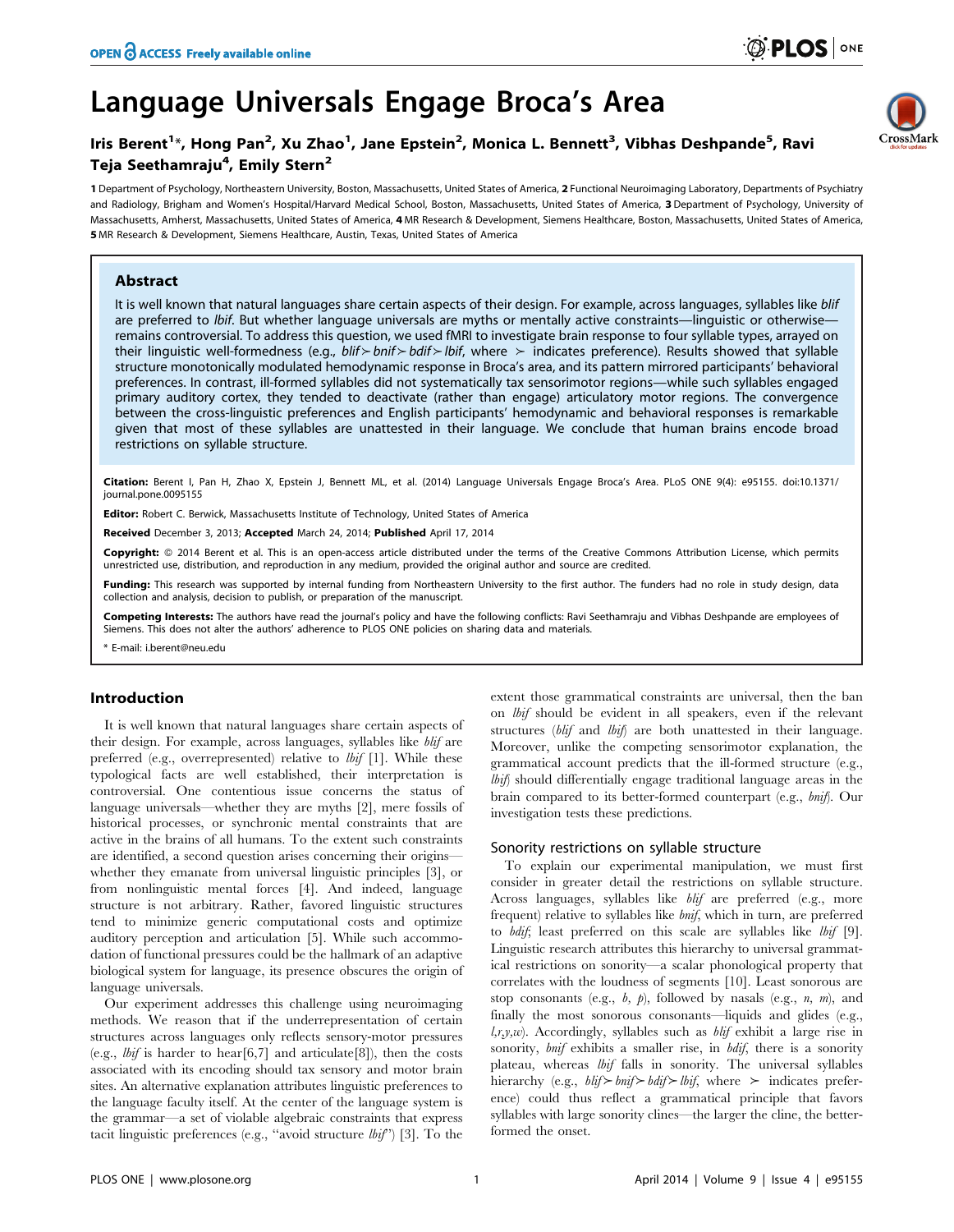

Figure 1. The effect of syllable hierarchy on behavior. As the stimulus became worse-formed on the syllable hierarchy, the proportion of errors increased selectively to monosyllables. doi:10.1371/journal.pone.0095155.g001

In line with this possibility, linguistic evidence has shown that this hierarchy correlates with syllable frequency across languages[9] and similar preferences are also seen experimentally in the behavior of individual speakers: as sonority distance decreases, participants tend to misidentify the syllable (e.g., misidentify lbif as the disyllabic lebif [9,11–14]. These misidentifications are documented irrespective of whether the syllables are present [15] or absent in participants' language[9,11–14], and even when auditory pressures are minimized (e.g., by using printed materials[11,12]). These results imply an abstract grammatical process that repairs ill-formed syllables as better formed ones (e.g.,  $lbi\rightarrow labi\uparrow$  the worse formed the syllable, the more likely its repair, hence its misidentification. Misidentification, in this view, is the signature of broad grammatical restrictions that are potentially universal.

The behavioral results, however, cannot fully rule out nonlinguistic explanations for the findings. One possibility is that the misidentification of syllables like lbif might be caused by an articulatory failure. Although participants do not overtly utter the target, they might nonetheless attempt to do so subvocally, and their (failed) attempts may result in misidentification. In fact, the observed behavioral difficulty associated with the syllable hierarchy might not even originate from any single functional constraint—linguistic or otherwise. In this view, no single network of the mind/brain is sensitive to the syllable hierarchy. Rather, the monotonic increase in the costs of processing ill-formed clusters results from multiple disparate origins (e.g., auditory, articulatory, and lexical) that merely converge to form a monotonic function. For example, the best-formed syllable blif might be strongly favored for its grammatical structure, bnif might be favored (less strongly) for its lexical familiarity (e.g., similarity to snif), whereas the worst-formed structure lbif might be disfavored for its articulatory demands. The monotonic effect observed in behavior is an artifact of this conjunction. To address this possibility, we turn to evidence from functional magnetic resonance imaging (fMRI).

#### The present fMRI experiment

Our experiment presented English speakers with four types of spoken monosyllables, arrayed according to their sonority profile. The best-formed syllable with a large sonority rise (e.g., blif) is attested in English, but the other three types—small rises, plateaus and falls (e.g., bnif, bdif, lbif) are not allowed in this language. Participants were presented with these four types of syllables, mixed with their disyllabic counterparts (e.g., belif, benif, bedif, lebif) in a syllable-count task, while their brain response was imaged using a sparse sampling fMRI protocol (to enable the presentation of auditory stimuli in relative silence [16,17]). In accord with past behavioral findings, we expect that, as sonority distance decreases, participants should selectively exhibit greater difficulty (i.e., more errors) in the identification of monosyllables, but not their disyllabic counterparts. Our primary interest concerns the brain signatures of this effect.

If the syllable hierarchy reflects an active mental constraint, then one should expect it to modulate the hemodynamic response of individual speakers. Accordingly, there should be brain loci whose activation varies monotonically along the syllable hierarchy. And if this hierarchy is shared across languages, this brain response should be found despite no experience with most syllable types, and it should be selectively related to the structure of the monosyllables (but not disyllables).

Having linked language universals to brain response, we can next probe for its source. Given the uncertain links between brain activity and function [18,19], in general, and the multiplicity of functions associated with language areas, specifically [20–23], such inferences remain tentative, and they are further tempered by several methodological limitations of our study—issues we consider along with the discussion of our results. Such limitations notwithstanding, localization can nonetheless offer general clues for functional origins. If the effect of syllable structure is solely due to (nonlinguistic) auditory and articulatory demands[6–8], then it should be limited to primary auditory cortex and motor regions, including articulatory motor areas (the lip, tongue and larynx areas in primary motor cortex [24] and supplementary motor area).

Localization can further adjudicate between competing linguistic explanations for the results. The hypothesis of universal grammatical rules asserts that the brains of all speakers share a common set of algebraic linguistic principles that constrain the structure of any syllable—irrespective of whether it is present or absent in one's language [25,26]. Our present experiment tests this hypothesis by gauging the response of English speakers to syllable types that do not occur in English. Generalizations to unattested syllables, however, do not necessarily demonstrate the representation grammatical rules. On an alternative account, the advantage of well-formed syllables (e.g., blif) reflects not their algebraic grammatical structure but rather their similarity to familiar words (e.g., to *black*)  $[27,28]$ 

The localization of the hemodynamic response may help distinguish between these possibilities. If the advantage of the well-formed syllables reflects their similarity to familiar words stored in the lexicon, then it is likely to engage regions associated with lexical processing (e.g., posterior regions of the superior temporal gyrus and the superior marginal gyrus [29,30]. Conversely, if language universals originate from shared grammatical constraints, then the effect of syllable structure might extend to traditional language areas (Broca's and Wernicke's area). Such a finding would open the possibility that language universals are active mental constraints of linguistic origin.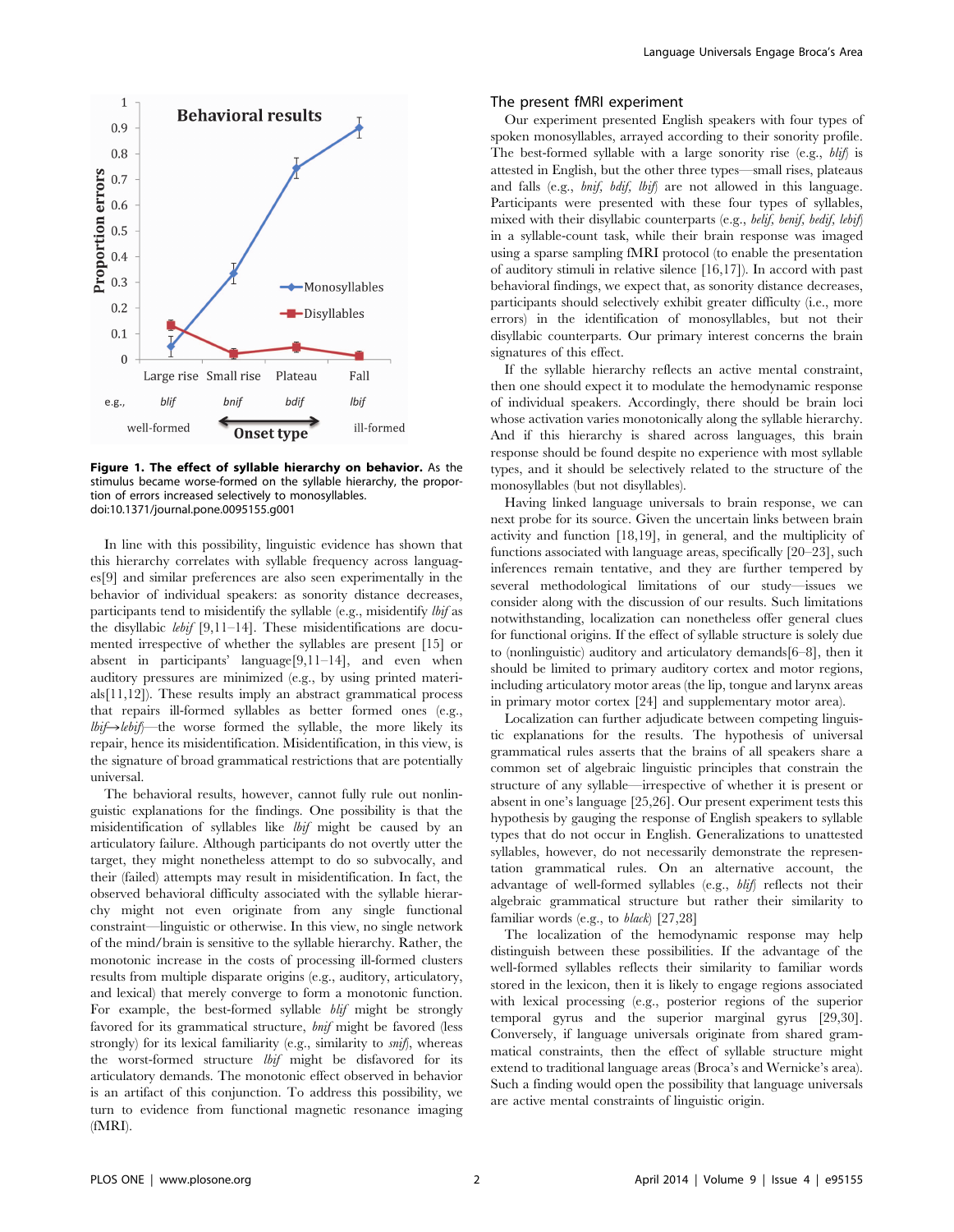Table 1. The effect of the syllable hierarchy on language areas (a), speech processing areas (sensorimotor and lexical, b) and other areas (c). Table 1. The effect of the syllable hierarchy on language areas (a), speech processing areas (sensorimotor and lexical, b) and other areas (c).

|   |                               |                                            | Contrast of Interest                                                                                                                                                                                                                                                                                     |                                         | 2 Syllable x 4 Type Interaction |                                      |                |                 |                                         | Monosyllables Linear Contrast                                                                                                                                                                                                                                                                                                                                                                                                                                                                                                |       |                                                  |                                         | Disyllables Linear Contrast                                   |                |                                                  |                 |
|---|-------------------------------|--------------------------------------------|----------------------------------------------------------------------------------------------------------------------------------------------------------------------------------------------------------------------------------------------------------------------------------------------------------|-----------------------------------------|---------------------------------|--------------------------------------|----------------|-----------------|-----------------------------------------|------------------------------------------------------------------------------------------------------------------------------------------------------------------------------------------------------------------------------------------------------------------------------------------------------------------------------------------------------------------------------------------------------------------------------------------------------------------------------------------------------------------------------|-------|--------------------------------------------------|-----------------------------------------|---------------------------------------------------------------|----------------|--------------------------------------------------|-----------------|
|   | <b>Brain Region</b>           |                                            |                                                                                                                                                                                                                                                                                                          | Cluster<br>extent<br>(mm <sup>3</sup> ) | z-score<br>Peak                 | coordinate<br>$\overline{m}$<br>Peak | in MNI space   |                 | Cluster<br>extent<br>(mm <sup>3</sup> ) | peak coordinate<br>corresponding<br>or near the<br>z-score at                                                                                                                                                                                                                                                                                                                                                                                                                                                                |       | MNI space (mm)<br>Corresponding<br>coordinate in | Cluster<br>extent<br>(mm <sup>3</sup> ) | peak coordinate<br>corresponding<br>z-score at or<br>near the |                | MNI space (mm)<br>Corresponding<br>coordinate in |                 |
|   |                               |                                            |                                                                                                                                                                                                                                                                                                          |                                         |                                 |                                      | ⋋              | N               |                                         |                                                                                                                                                                                                                                                                                                                                                                                                                                                                                                                              | ×     | N<br>⋋                                           |                                         |                                                               | ×              | ⋋                                                | N               |
| đ | <b>T</b> abenbue <sub>1</sub> |                                            | P. Broca's<br>45                                                                                                                                                                                                                                                                                         | 108                                     | <b>90</b>                       | $-54$                                | 30             | 12              | 54                                      | $2.55*$                                                                                                                                                                                                                                                                                                                                                                                                                                                                                                                      | $-54$ | O<br>27                                          |                                         | $-0.49$                                                       | $-54$          | 30                                               | 22              |
|   |                               |                                            | A. Broca's<br>45                                                                                                                                                                                                                                                                                         | 27                                      | 90                              | $\frac{36}{5}$                       | 45             | <b>ZL</b>       |                                         | $-1.61$                                                                                                                                                                                                                                                                                                                                                                                                                                                                                                                      | $-36$ | 2<br>45                                          |                                         | 1.48                                                          | 36             | 45                                               | 2               |
|   |                               | œ                                          | P. Broca's<br>45                                                                                                                                                                                                                                                                                         | 54                                      | 900                             | 54                                   | 30             | Ō               | 1161                                    | $2.84*$                                                                                                                                                                                                                                                                                                                                                                                                                                                                                                                      | 57    | $\frac{8}{2}$<br>30                              |                                         | $-0.93$                                                       | 54             | 30                                               | Ó               |
|   |                               | œ                                          | A. Broca's<br>45                                                                                                                                                                                                                                                                                         | 27                                      | 90Q                             | ŵ                                    | 33             | នី              |                                         | $-1.52$                                                                                                                                                                                                                                                                                                                                                                                                                                                                                                                      | 45    | œ<br>33                                          |                                         | 1.85                                                          | 45             | 33                                               | 30              |
| ف | Auditory                      | $\overline{4}$<br>$\overline{\phantom{0}}$ | TMA                                                                                                                                                                                                                                                                                                      | 27                                      | $3.31**$                        | $-36$                                | $-36$          | $\frac{8}{2}$   | 108                                     | $3.47**$                                                                                                                                                                                                                                                                                                                                                                                                                                                                                                                     | $-36$ | 15<br>$-33$                                      |                                         | $-2.74*$                                                      | $-39$          | $-39$                                            | 21              |
|   |                               | $\frac{4}{1}$<br>$\approx$                 | TMA                                                                                                                                                                                                                                                                                                      |                                         | $2.54*$                         | 45                                   | $-27$          | $\overline{18}$ |                                         | 2.15                                                                                                                                                                                                                                                                                                                                                                                                                                                                                                                         | 45    | 18<br>$-27$                                      |                                         | $-2.25$                                                       | 45             | $-27$                                            | $\overline{18}$ |
|   | Motor                         | 4                                          | PC (Lip)                                                                                                                                                                                                                                                                                                 |                                         | $-3.02*$                        | $-48$                                | $-12$          | 39              |                                         | $-2.43*$                                                                                                                                                                                                                                                                                                                                                                                                                                                                                                                     | $-51$ | 39<br>$-12$                                      |                                         | $2.9*$                                                        | $-48$          | $-15$                                            | 39              |
|   |                               | $\overline{4}$                             | PC (Larynx)                                                                                                                                                                                                                                                                                              | $\overline{8}$                          | $-3.68**$                       | $\overline{30}$                      | $\overline{1}$ | 27              | 24                                      | $-3.41**$                                                                                                                                                                                                                                                                                                                                                                                                                                                                                                                    | $-30$ | 27<br>$\frac{6}{1}$                              |                                         | $3.07*$                                                       | $-33$          | ņ                                                | 24              |
|   |                               | $\mathsf{S}$<br>$\simeq$                   | PC (Larynx)                                                                                                                                                                                                                                                                                              | 540                                     | $-3.91***$                      | 45                                   | $-15$          | 39              | 27                                      | $-3.35**$                                                                                                                                                                                                                                                                                                                                                                                                                                                                                                                    | 39    | 30<br>$-18$                                      |                                         | $2.68*$                                                       | 45             | $-\circ$                                         | 39              |
|   |                               | $\infty$                                   | SMA                                                                                                                                                                                                                                                                                                      |                                         | $2.75*$                         |                                      | $\overline{z}$ | 3               |                                         | 1.96                                                                                                                                                                                                                                                                                                                                                                                                                                                                                                                         | O     | 3<br>្ត                                          |                                         | $-1.53$                                                       | $\circ$        | $\overline{z}$                                   | 63              |
|   | Lexical                       | 42<br>┙                                    | SMG/pSTG                                                                                                                                                                                                                                                                                                 |                                         | 2.22                            | $-60$                                | $-24$          | $\overline{18}$ |                                         | $2.8*$                                                                                                                                                                                                                                                                                                                                                                                                                                                                                                                       | $-60$ | $\overline{18}$<br>$-18$                         |                                         | $-0.39$                                                       | $-60$          | $-18$                                            | 18              |
| ن | Other                         | $\approx$                                  | Cerebellum<br>(Vermis 6)                                                                                                                                                                                                                                                                                 | 135                                     | $3.81***$                       |                                      | $-57$          | $\overline{2}$  |                                         | 0.92                                                                                                                                                                                                                                                                                                                                                                                                                                                                                                                         | 9     | -21<br>$-57$                                     |                                         | $-3.07*$                                                      | 9              | -57                                              | $-21$           |
|   |                               | 27<br>$\approx$                            | Lingual                                                                                                                                                                                                                                                                                                  | 108                                     | $3.73***$                       | 5                                    | $-33$          | $\circ$         |                                         | 0.14                                                                                                                                                                                                                                                                                                                                                                                                                                                                                                                         | 75    | $\circ$<br>$-33$                                 |                                         | $-2.79*$                                                      | $\overline{8}$ | $-33$                                            | $\circ$         |
|   |                               | ┙                                          | Thalamus                                                                                                                                                                                                                                                                                                 | 108                                     | $-4.39***$                      | $-18$                                | $\overline{0}$ | $\sim$          |                                         | $-2.92*$                                                                                                                                                                                                                                                                                                                                                                                                                                                                                                                     | $-18$ | $\sim$<br>$\overline{0}$                         |                                         | $2.59*$                                                       | $-21$          | e<br>I                                           | $\sim$          |
|   |                               | $\overline{ }$<br>┙                        | S. Parietal                                                                                                                                                                                                                                                                                              | 243                                     | $-4.12***$                      | $-24$                                | $-5$           | 72              |                                         | $-2.9*$                                                                                                                                                                                                                                                                                                                                                                                                                                                                                                                      | $-21$ | 75<br>$-54$                                      | 513                                     | $4.02***$                                                     | $-27$          | $-48$                                            | 72              |
|   |                               | $\approx$                                  | <b>M.Occipital</b><br>$\overline{6}$                                                                                                                                                                                                                                                                     | 486                                     | $-3.71***$                      | 39                                   | $-78$          | G               |                                         | $-2.62*$                                                                                                                                                                                                                                                                                                                                                                                                                                                                                                                     | 39    | e<br>$-75$                                       |                                         | 0.86                                                          | 39             | $-78$                                            | Ó               |
|   |                               |                                            | posterior Superior Temporal Gyrus; SMG = Supra Marginal Gyrus; *-p<.01; ***-p<.001; ***-p<.001.<br>anguage areas is calculated at the .01 significance levels; all other clusters<br>Note. For the hypothesized language regions (a), significance threshold is<br>doi:10.1371/journal.pone.0095155.t001 |                                         |                                 |                                      |                |                 |                                         | are calculated at the 001 level. All subthresholding trends are listed in italic fort, for the purpose of showing the sign/direction of the activations.<br>p<.05 (corrected); for the nonlinguistic speech regions (b), p<.001 (uncorrected); for all other regions (c), p<.0001 (uncorrected). Cluster extent for<br>BA=Brodmann area; L=left hemisphere; R=Right Hemisphere; P=Posterior; A=Anterior; A=Superior; M=Middle; TMA = Transverse Temporal Gyrus; PC = Postcentral Gyrus; SMA = Supplementary Motor Area; pSTG |       |                                                  |                                         |                                                               |                |                                                  | $\parallel$     |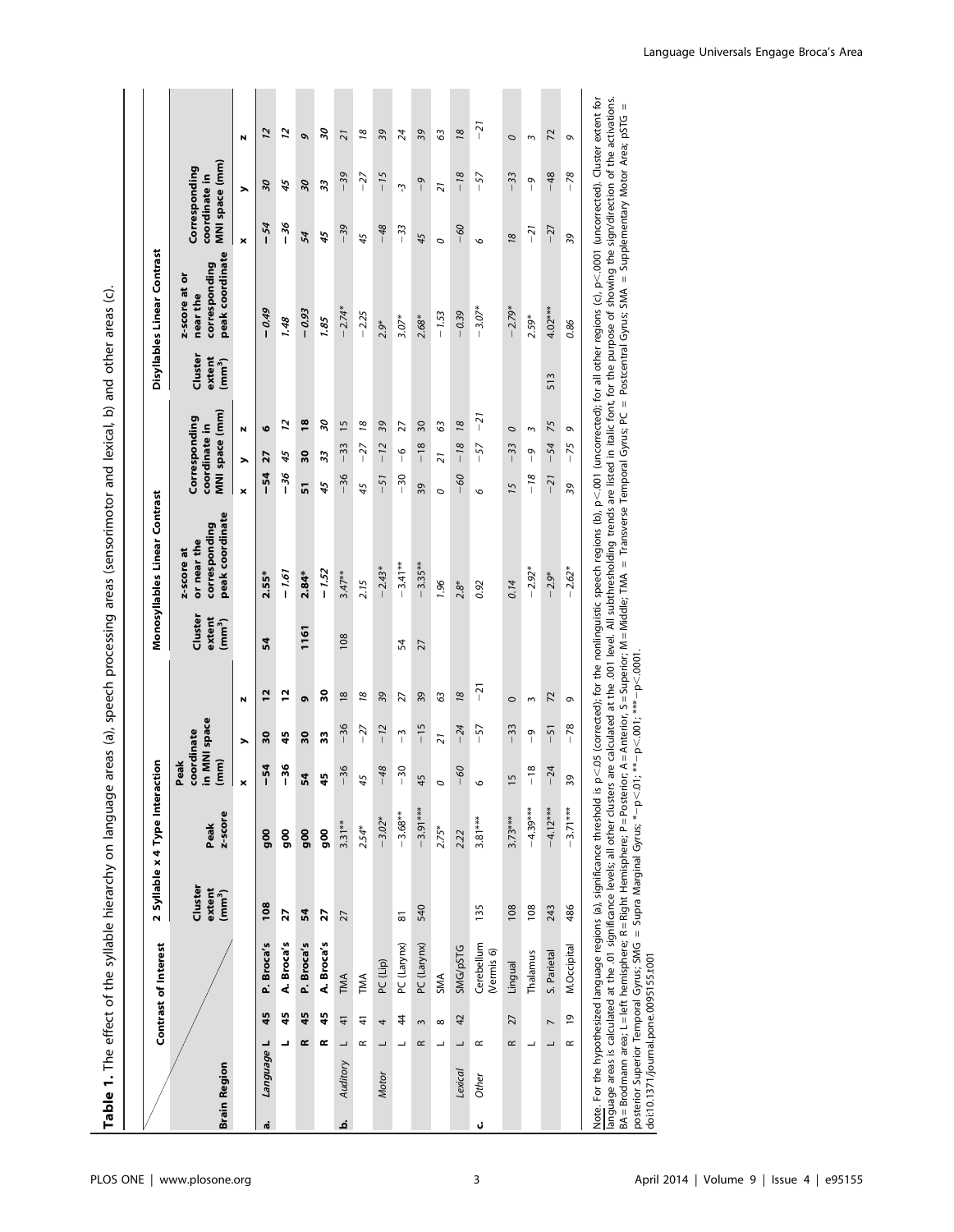

Figure 2. The effect of the syllable hierarchy on Broca's area. The syllable structure manipulation activated posterior Broca's area, but deactivated its anterior region (A). An inspection of the BOLD signal (B) showed that these changes were monotonically linked to the well-formedness of the monosyllables, but not their disyllabic counterparts. Responses to monosyllables are plotted in blue; disyllables are indicated in red. doi:10.1371/journal.pone.0095155.g002

#### Behavioral Results

Figure 1 plots response accuracy as a function of syllable structure (In all figures, error bars are 95% confidence intervals constructed for the difference between the means). An inspection of the means suggests that monosyllables were harder to identify than disyllables, and identification accuracy varied monotonically with the structure of the syllable—as the syllable became worse formed, errors increased.

A 2 syllable (monosyllables vs. disyllables) x 4 type (e.g., blif, bnif, bdif, lbif) ANOVA on response accuracy (arcsine transformed), conducted using participants (F1) and items (F2) as random variables indeed yielded a reliable interaction  $(F1(3, 39) = 147.85$ ,  $p<.0001$ ; F2(3, 45) = 46.76, p $<.0001$ ).

A test of the simple main effect indicated that monosyllable type reliably modulated response accuracy (F1(3, 39) = 133.94, p $<.0001$ ; F2(3, 45) = 41.12, p $<.0001$ . Planned comparisons further showed that monosyllables with large rises in sonority (e.g., blif) produced reliably more accurate responses relative to small rises (e.g., *bnif*,  $t1(39) = 8.68$ ,  $p < .0001$ ;  $t2(45) = 3.25$ ,  $p<.003$ ), which, in turn produced reliably more accurate responses compared to sonority plateaus (e.g.,  $\frac{bdif}{f}$ , t1(39) = 7.14, p $\leq$ .0001; t2(45) = 5.27, p $\leq$ .0001); the contrast between sonority plateaus and falls (e.g., lbif) was marginally significant  $(t1(39) = 2.37, p<.03; t2(45) = 1.13, p<.28)$ 

To demonstrate that the effect of syllable type is not due to artifact associated with binary data [31], we also submitted the results to a General Mixed Effects Model logistic regression model with syllable (monosyllables vs. disyllables) and type (e.g., blif, bnif, bdif, lbif) as fixed effects, and participants and items as random effects. The conclusions remained essentially unchanged. A comparison of monosyllables of adjacent sonority levels using forward difference coding showed that monosyllables with large rises in sonority (e.g., blif) produced reliably more accurate responses relative to small rises (e.g., bnif,  $\beta$  = 2.40, SE = 0.351,  $Z = 6.84$ , p<.0001), which, in turn produced reliably more accurate responses compared to sonority plateaus (e.g., bdif,  $\beta = 1.92$ , SE = 0.217, Z = 8.83, p<.0001). Finally, sonority plateaus produced significantly more accurate responses than falls (e.g.,  $lbif \beta = 1.20$ , SE = 0.281, Z = 4.28, p<.0001).

These observations replicate past behavioral results [9,11,12,32] showing that people are sensitive to the structure of syllables that they have never heard before. The subsequent fMRI analyses examine whether this pattern originates from a single source and investigate its origin.

#### Imaging Results

Our analyses probed for the hypothesized 2 syllable (monosyllables vs. disyllables) x 4 type (large sonority rise, small rises, plateaus and falls e.g., blif, bnif, bdif, lbif), with a linear contrast of  $[-\frac{3}{4}-\frac{1}{4}+\frac{1}{4}\frac{3}{4}]$  interaction in the whole-brain voxel-wise ANCOVA conducted over the BOLD signal. We first tested the interaction in traditional language areas—Broca's (BA 44–45) and Wernicke's (BA 22) areas in the left hemisphere, along with their contralateral homologs. We next evaluated this interaction in three regions associated with speech processing, including primary auditory areas, motor areas and regions linked to lexical access (for definitions, see Method). The results are presented in Table 1.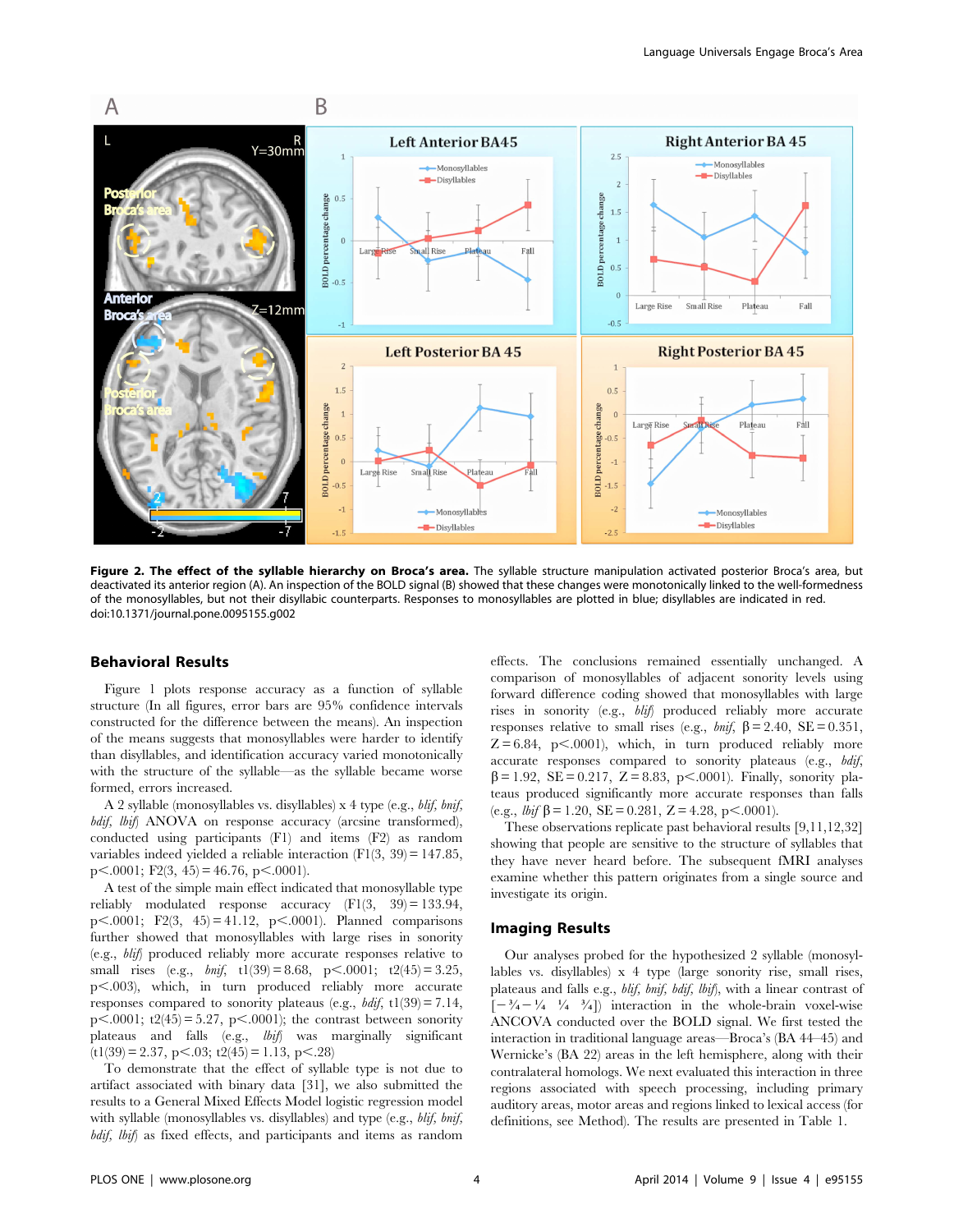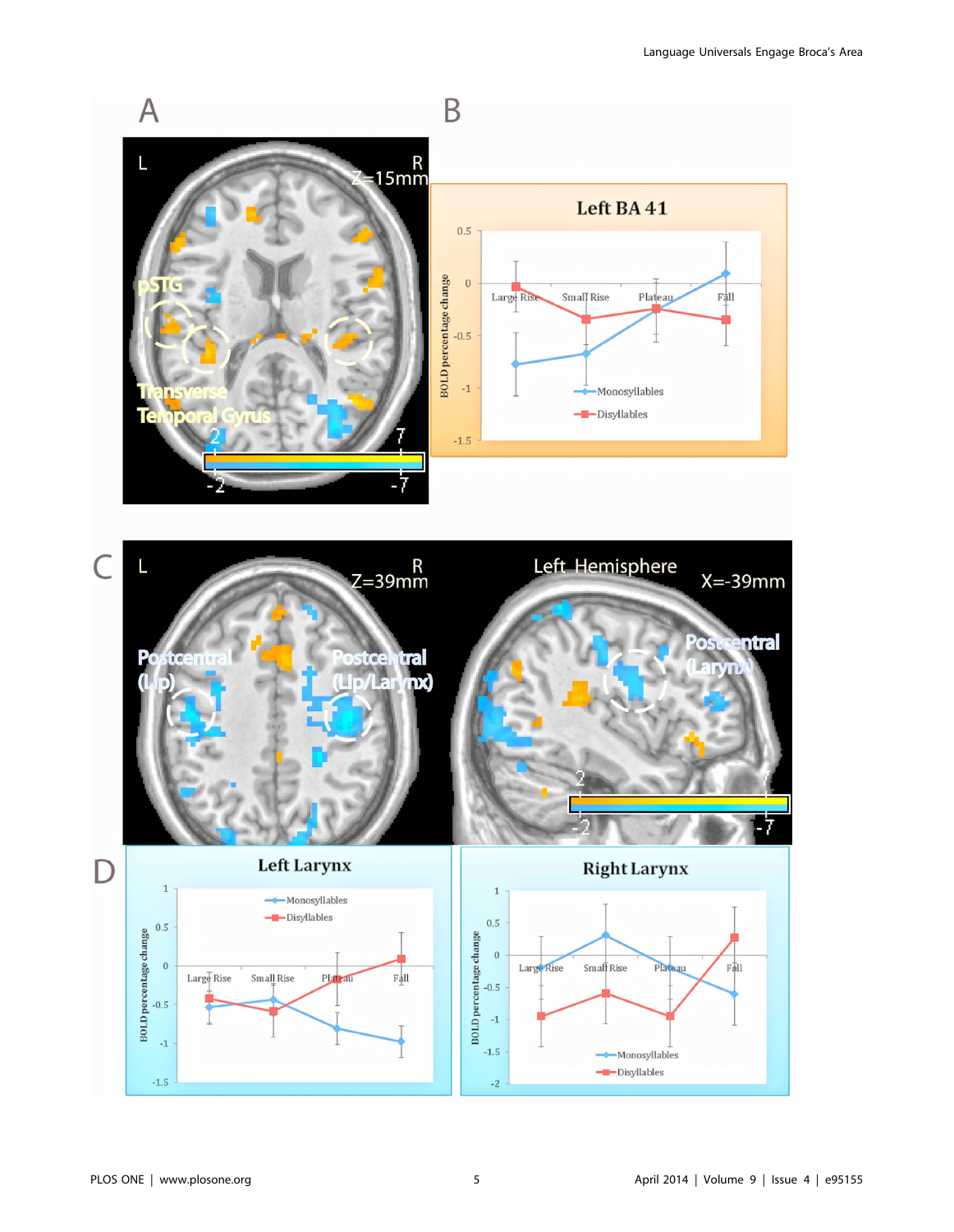Figure 3. The effect of syllable hierarchy in sensorimotor speech areas. The syllable structure manipulation activated primary auditory cortex (A), and this effect was specifically due to the structure of monosyllables (B). Syllable structure also modulated hemodynamic response in motor areas (C), but these effects, significant at the larynx area, resulted in deactivation (D). Responses to monosyllables are plotted in blue; disyllables are indicated in red. doi:10.1371/journal.pone.0095155.g003

## Language areas

The critical interaction was reliable in Broca's area (BA 45) bilaterally, but not in BA 44 or Wernicke's area. In each hemisphere, there were two peaks of activation—lateral posterior and an anterior (see Figure 2A and Table 1; to illustrate the spatial extent, in this and all other figures, clusters are shown at an initial voxel-wise p-value $<$ .05). At the lateral posterior peak, grammatical ill-formedness triggered increase in BOLD signal (i.e., positive interaction term, significant bilaterally) whereas the anterior peak exhibited a decrease (negative interaction term, significant bilaterally).

These symmetric hemodynamic patterns could reflect two distinct consequences of grammatical well-formedness, whereby ill-formed syllables both incur a processing cost, and disengage the language system. If this interpretation is correct, then these effects should be (a) distinct for monosyllables and disyllables, and (b) monotonically related to syllable structure (e.g.,  $\frac{b}{d}$  bnif  $\frac{b}{d}$  bdif  $\frac{b}{d}$  lbif).

To evaluate these predictions, we plotted the changes in the BOLD signal observed at those sites relative to rest (we chose not to use disyllables as the baseline as their identification is demonstrably modulated by the sonority of their monosyllabic counterparts [9,14,32]). An inspection of these plots (see Figure 2B) suggests that the hemodynamic response was monotonically linked to the structure of the monosyllable.

Considering first the posterior sites, as the syllable became worse formed, activation selectively increased for monosyllabic stimuli, but not for their disyllabic counterparts, and these patterns emerged consistently across the two hemispheres. In addition, the worst formed monosyllables of falling sonority (e.g., *lbif*) elicited stronger activation than their (well-formed) disyllabic counterparts (e.g., lebif).

Tests of the simple main effect of syllable type in the ANCOVA confirmed that, at the posterior sites, syllable type reliably increased the activation for monosyllables at both the left and right hemisphere (initial  $p<.05$ , uncorrected), whereas for disyllables, this effect was negative and nonsignificant bilaterally (see Table 1).

The left anterior site yielded the mirror-image pattern. As syllable type became worse-formed, there was a monotonic decrease in activation for monosyllables, but not their disyllabic counterparts. Neither trend, however, reached significance in the simple main effect analyses of the left or right hemispheres (initial  $p<.05$ , uncorrected). The left anterior site also exhibited a decrease in activation for the worse-formed syllables of falling sonority relative to their disyllabic counterparts (Table 1).

Together, these results suggest that the ill-formedness of monosyllables results in two distinct hemodynamic responses in Broca's area: a posterior bilateral increase in activation, possibly due to the greater processing cost of ill-formed structures, and an anterior left-hemisphere deactivation, suggestive of disengagement.

#### Sensorimotor/lexical areas

While syllable type modulates activation in Broca's area, it is conceivable that its effect might extend to other key regions mediating speech processing—auditory, articulatory and lexical. An inspection of the ANCOVA results indeed yielded significant type x syllable interaction in primary auditory area along with motor areas linked to the lip and larynx.

Primary auditory cortex. The ANCOVA yielded a reliable interaction at a site adjacent to left Heschl's gyrus (BA 41); a similar nonsignificant trend was also evident contralaterally. An inspection of the BOLD responses (relative to rest, see Figure 3A,B) suggested that ill-formed monosyllables significantly increased the hemodynamic responses (see Table 1b), whereas their disyllabic counterparts showed a nonsignificant deactivation.

Articulatory motor areas. Articulatory demands might present another explanation for the difficult encoding of ill-formed syllables. Although our task did not elicit overt articulation, the identification of spoken words could activate articulatory motor areas—both primary and supplementary motor areas. We thus asked whether ill-formed monosyllables tax those sites.

Considering first primary motor areas, the ANCOVA yielded a significant bilateral interaction at a site identified as a primary motor larynx site [24]. A similar, nonsignificant trend also emerged at the left lip area (an area that is lateral and superior to the larynx area, although the two areas are adjacent/ overlapping [24]). In both cases, however, ill-formed monosyllables were associated with deactivation, rather than activation (see Figure 3C,D). Tests of the simple main effects of onset type (see Table 1b) suggested that ill-formed monosyllables reliably decreased activation in the larynx area (bilaterally), whereas their disyllabic counterparts resulted in a nonsignificant increase in activation.

The ANCOVA also yielded a marginally reliable onset x syllable interaction at a left supplementary motor site, but tests of the simple main effects (Table 1b) suggested that this interaction was solely due to the disyllables. Specifically, disyllabic counterparts of ill-formed onsets (e.g., lebif) tended to disengage this site compared to the counterparts of well-formed monosyllables (e.g., benif). Onset type, however, did not reliably modulate response to monosyllables.

Lexical interface. A third explanation for the misidentification of ill-formed syllables appeals to lexical analogy. In this view, well-formed syllables are better identified because they benefit from the activation of similar syllables, stored in the mental lexicon (e.g., bnif activates sniff). Our manipulation yielded some evidence of activation in the posterior part of the superior temporal gyrus and the superior marginal gyrus, but the relevant interaction did not reach significance in the ANCOVA. Moreover, the analyses of the simple main effects found no significant effect of syllable type for monosyllables  $(p>0.01)$ ; see Table 1b).

#### Other areas

Our manipulation of syllable type also yielded a reliable interaction in several other regions (see Table 1c). Most of those sites, however, showed a negative interaction term.

#### Discussion

Our experiment was designed to investigate the encoding of language universals in the human brain. We first asked whether linguistic structures that are dispreferred across languages differentially engage the brain relative to preferred structures. A second goal was to shed light on the source of this effect—whether it solely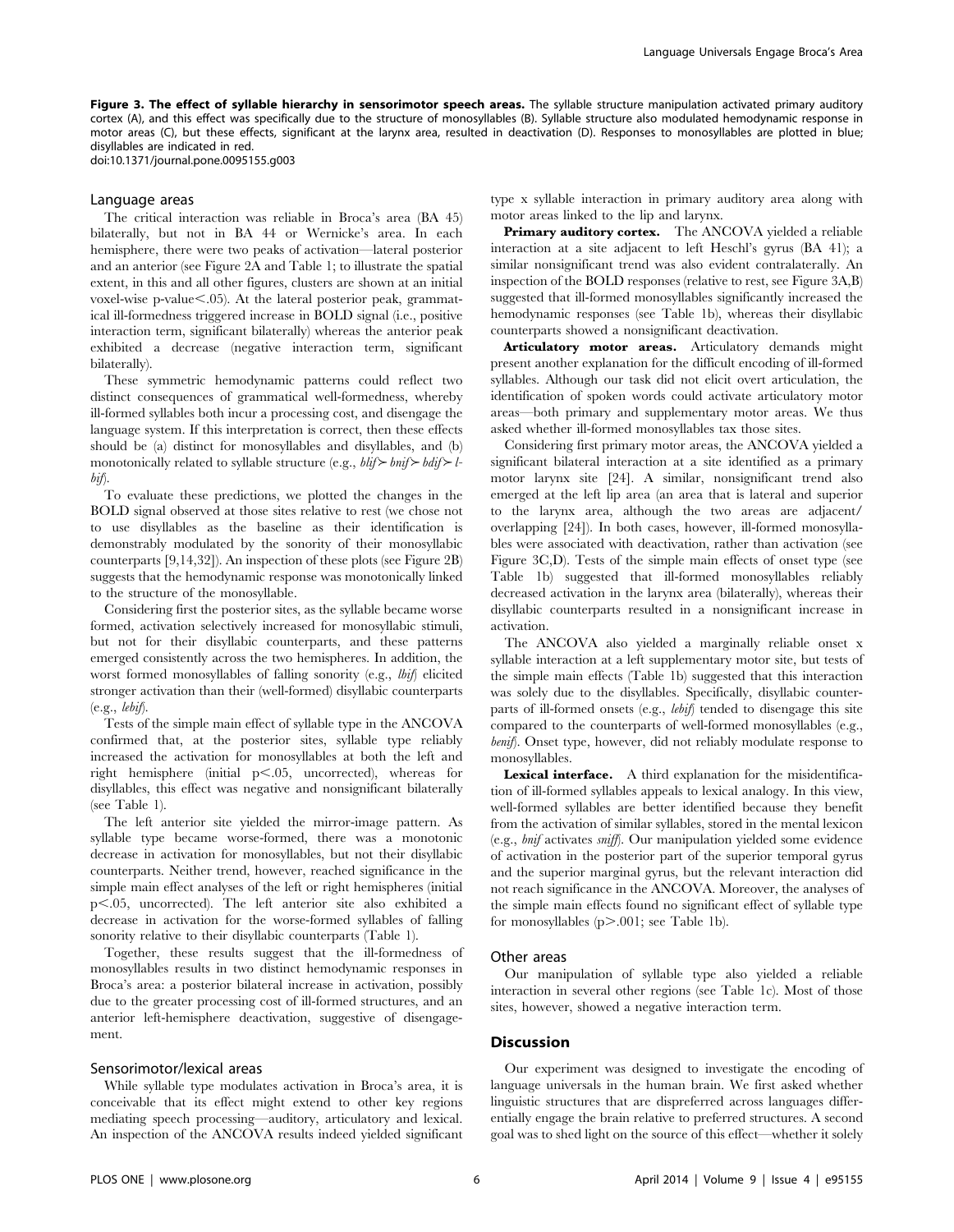stems from the auditory and articulatory demands associated with processing ill-formed variants and their similarity to familiar words, or whether it could also reflect their abstract grammatical structure.

Our results address both questions. Concerning the first, we found that the universal hierarchy of syllable structure (e.g.,  $b$ lif  $>b$ nif  $>b$ dif  $>b$ lif) significantly modulated the hemodynamic response, and its shape closely mirrored the behavioral findings. Syllables that are dispreferred (e.g., underrepresented) across languages (e.g., lbif) were harder to identify—the worse formed the syllable, the more errors it produced, and such ill-formed monosyllables were also harder to identify than their disyllabic counterparts (e.g., lebif).

The hemodynamic response closely matched the effects seen in behavior. But unlike the behavioral findings, the hemodynamic pattern acquired two distinct manifestations. While some regions were activated by ill-formed syllables (i.e., an increase in hemodynamic response to ill-formed monosyllables relative to well-formed monosyllables and disyllables), other sites exhibited deactivation. These mirroring hemodynamic patterns could reflect two distinct consequences of the syllable structure. Ill-formed syllables (e.g., lbif) might impose greater processing demands (linguistic, or otherwise—an issue we discuss next), hence, become dispreferred. The patterns of activation and deactivation might reflect processing costs and preference, respectively. This last inference requires some caution, as our analysis does not effectively link the hemodynamic response to the cognitive representation of the stimulus at any particular trial (e.g., we do not know whether the brain response to lbif differs in a trial in which it is misidentified relative to one in which it is identified correctly). Nonetheless, across trials, the behavioral pattern was closely associated with two conflicting hemodynamic responses activation and deactivation, respectively. In both cases, the effect of syllable structure was systematic, and it obtained relative to either well-formed monosyllables or well-formed disyllables. These results are remarkable because most of these syllables do not exist in English. These findings show for the first time that human brains are sensitive to putative universals concerning the sound structure of language (i.e., phonology).

Our findings also shed some light on the source of this sensitivity. Modern phonological theory has underscored the close links between linguistic phonological preferences and their sensorimotor processing demands[5]. Indeed, well-formed structures (e.g., consonant-vowel syllables, e.g., ba) tend to optimize sensorimotor transmission[33]. Nonetheless, the link between wellformedness and sensorimotor pressures is indirect, as the grammatical ban on ill-formed structures reflects not sensorimotor constraints (e.g., ''reduce articulatory effort''), but (violable) rules (e.g., syllables must begin with a consonant) [3]. Thus, phonological rules are grounded in the sensorimotor system, but autonomous from it.

Several of our findings are consistent with this proposal. In accord with the grounding hypothesis, our results revealed that syllable structure modulated activation in several primary sensorimotor areas, including primary auditory cortex and primary motor cortex (bilaterally)—in an area that matches the larynx site [24]. The engagement of articulatory motor areas is noteworthy given that our task did not elicit overt articulatory response. The finding is consistent with a large literature demonstrating that perceptual cognitive tasks engage action networks [34,35]. However, ill-formed structures did not invariably tax the hemodynamic response. While ill-formed syllables tended to activate primary auditory cortex, the opposite trend was evident in primary motor sites. Here, ill-formed syllables decreased activation, whereas their disyllabic counterparts exhibited an increase (probably because the disyllabic counterparts of sonority falls all begin with a sonorant consonant—a segment whose production engages the larynx, e.g., lebif). The deactivation of the larynx by monosyllables is inconsistent with the possibility that the misidentification of ill-formed syllables only reflects difficulties in their articulation.

Our results also yield no evidence that the difficulty in processing ill-formed syllables is due to their dissimilarity to familiar English words. While the locus of lexical phonological processing has been subject to debate[36,37], parametric manipulations of factors related to lexical activation (e.g., word frequency, density, and familiarity[29,30]) have implicated the left posterior superior temporal gyrus, left posterior temporal gyrus and the left suprmarginal gyrus in lexical processing, and related research [38] has demonstrated their engagement in the processing of stimuli that are similar to English syllables (e.g.,  $\mathfrak{sl}$ ). These areas, however, were not significantly engaged by our manipulation. It is possible that this null effect could stem from the choice of our experimental task and from power limitations of our statistical analyses, and as such interpretation requires caution. Nonetheless, this null effect is significant given the positive activation we had found in traditional language areas.

Specifically, our findings revealed systematic links of grammatical well-formedness to two sites at Broca's area (BA 45) and their right-hemisphere homologs. At the posterior site, ill-formed monosyllables increased the BOLD signal relative to either better-formed monosyllables or disyllables, whereas the anterior site yielded a deactivation pattern. Given the complex architecture of Broca's area [39] and the multiplicity of its presumed functions—both linguistic grammatical computations [20,21,40] and numerous nonlinguistic ones (e.g., mirroring action[22], cognitive control [23], and storage [41]), the precise functional explanation of this finding is not entirely clear.

One possibility is that the activation of Broca's area reflects domain-general demands associated with the controlled processing of these spoken stimuli. For example, the engagement of Broca's area might reflect difficulties in the controlled processing of illformed syllables. And indeed, ill-formed monosyllables are confusable with their disyllabic counterparts, and they engage primary auditory cortex to a greater extent than better-formed syllables. Given that BA 45 has been previously implicated in the deliberate processing of phonological information [42], the increase in activation might reflect the effects of acoustic costs on decision or the generation of response, rather than grammatical linguistic computations. While this explanation would seem to account for certain aspects of the results, the patterns of activation in posterior Broca's area and primary auditory cortex do not fully match. Compared to disyllables, ill-formed monosyllables increased activation in posterior Broca's area, but this effect was not seen at the primary auditory site.

Another nonlinguistic explanation attributes the involvement of Broca's area to motor processing, as the activation of the anterior Broca's site and its homolog closely matched the deactivation of primary motor sites, most notably, the left larynx. Similar deactivation was also evident in several components of the reading network (the superior parietal, middle occipital and BA 6, see Table 1c) [43], possibly because participants disambiguated the spoken inputs by generating their orthographic forms. But this account fails to explain why the deactivation of these sites (presumably, due to a decrease in processing cost) led to the increase in identification costs observed behaviorally.

On an alternative grammatical explanation, ill-formed syllables are dispreferred because they violate a set of grammatical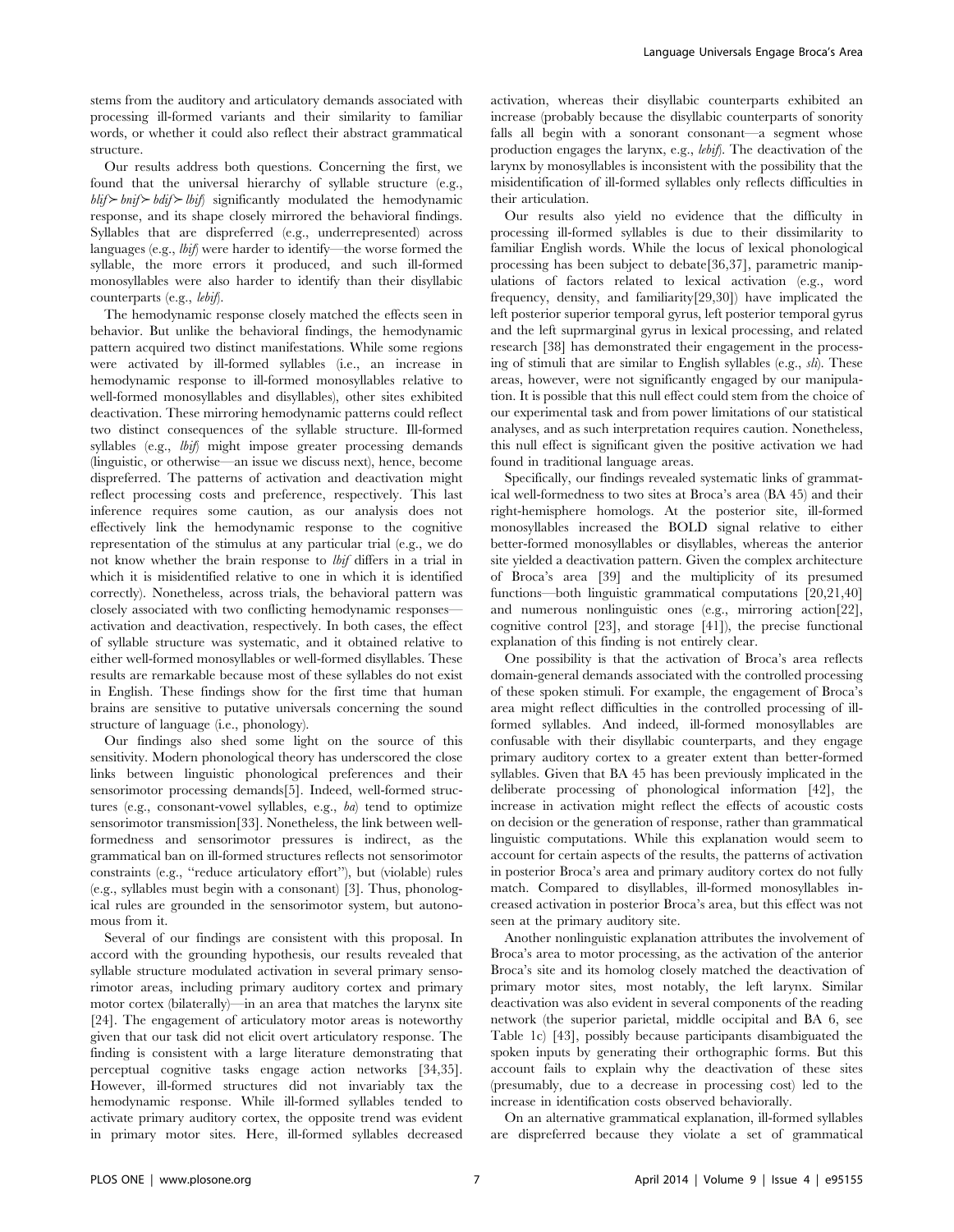constraints that are shared across languages, perhaps even universally. The violation of linguistic constraints would render these ill-formed syllables harder to encode by the language system, hence, dispreferred. The conflicting hemodynamic responses in Broca's area (activation vs. deactivation) could reflect the distinct consequences of grammatical ill-formedness. The view of phonological rules as grounded in the sensorimotor system further explains why ill-formed structures modulated auditory and motor sites, albeit in an indirect manner. Such modulation, in fact, could signal the role of these areas in grammatical phonological computations, not only in sensation and action. Our present results cannot settle the battle for Broca's area [20], and the results from English speakers may not apply universally. Nonetheless, findings that the syllable hierarchy systematically modulates brain activity, and applies to syllable types that participants have never heard before, suggest the existence of shared mental restrictions on syllable structure. These results open up the possibility that language universals are neither myths nor historical relics. Rather, they might reflect broad principles that are active in the brains of individual speakers and mirror their behavior.

#### Methods

#### Participants

Fourteen native English speakers took part in the experiment (10 females). They were all young adults  $(M = 22.57$  years), right handed (as determined by the Edinburgh handedness inventory questionnaire), and they reported no hearing, neurological or psychiatric problems. Participants were paid \$75 for their participation in the experiment. Informed written consent was obtained from all participants. This study was approved by the IRB at Brigham and Women's hospital and Northeastern University. Written informed consent was obtained from all participants.

#### Materials

The experimental materials consisted of a set of 16 quartets of monosyllables (e.g., blif, bnif, bdif, lbif) along with their disyllabic counterparts (e.g., belib, benif, bedif, lebif), sampled from the materials used in previous research [9,32]. Monosyllables were CCVC sequences  $(C = \text{consonant}, V = \text{vowel})$  with a consonant cluster—either one with a large sonority rise, a small sonority rise, sonority plateau or sonority fall (e.g., blif, bnif, bdif, lbif). Except monosyllables with large rise, all monosyllables are unattested in English. Corresponding disyllables have the structure  $C\partial C$ VC (e.g.,  $b\partial l$ if,  $b\partial n$ if,  $b\partial d$ if, l $\partial b$ if). The entire set of experimental materials is provided in Table S1.

The materials were recorded by a native Russian speaker (because these monosyllables are all possible in this language, they could be produced naturally by the speakers). These items were divided into four experimental runs (32 stimuli, balanced for the syllable x onset combinations), presented to each participant in four counterbalanced blocks with trial order randomized. Prior to the experimental session, participants were given practice consisting of 8 auditory words (with feedback).

#### Procedure

The NNL fMRI Hardware System (NordicNeuroLab, Bergen, Norway) with E-Prime2.0 Professional software (Psychology Software Tools, Inc., Sharpsburg, PA, USA) were configured and programmed for sensory stimulus delivery and response recording that were synchronized with a Siemens MAGNETOM TIM Trio 3-Tesla MRI scanner (VB17A) (Siemens Medical Solutions, Erlangen, Germany), equipped with a standard 12channel head coil. The fMRI experiment was conducted with a tailored scanning protocol with two anatomical image acquisitions, and a series of fMRI runs using a modified gradient echo EPI sequence that allows one to insert periods of ''silent'' time in the pulse sequence. The auditory stimuli were presented only during the predetermined ''silent'' gaps in the acquisition chain [17] and synchronized with the auditory stimulus presentation via E-Prime and NNL fMRI Hardware System.

Each fMRI experimental run started with a 25.9 second rest period (during which a fixation cross was presented), and was followed by 32 consecutive event-related trials, each of which lasted 13.2 seconds. Each experimental trial began with a visual cue, consisting of a sound icon, presented for 0.5 second. This cue was followed immediately by the presentation of the auditory stimulus within a silent scanning period of 1.2 second (corresponding to the length of the TR [repetition time; a single functional scan acquisition time]). This was synchronized with the silent steady state sampling scheme (described below). During the inter-stimulus interval from the end of the cue in trial  $n$  to the beginning of the cue in trial  $n+1$ , a fixation cross was displayed for 12.7 seconds—a period during which participants responded by pressing one of two buttons using their left hand (index finger  $= 1$ ) syllable; thumb = 2 syllables). Each fMRI experimental run ended with a 22.8 second rest period.

#### Image acquisition and analysis

MRI Image Acquisition. Images were acquired with a Siemens MAGNETOM TIM Trio 3-Tesla MRI scanner (VB17A) (Siemens Medical Solutions, Erlangen, Germany), equipped with a standard 12-channel head coil.

Structural imaging. Following a standard T1 weighted localizer scan, a high-resolution T1 weighted anatomical image was acquired using an MPRAGE acquisition sequence (TE/ TR = 2.32/1900 ms, flip angle =  $9^{\circ}$ , 208 coronal slices with thickness = 0.9 mm, field of view =  $240\times187.2\times240$  mm<sup>3</sup>, voxel resolution =  $0.9375 \times 0.9 \times 0.9375$  mm<sup>3</sup>). The T1 weighted MPRAGE image was then used to define the field of view and slice placement for functional imaging, via reformatting a set of 160 1 mm transverse slices parallel to the AC-PC line in the sagittal view and to set the transverse slice placement parallel to the line through the top of the left and right amygdalae in the coronal view. A reference T1 weighted anatomical image with the same axial slice placement and equivalent slice thickness as the functional imaging is then acquired  $(TE/TR = 12/600 \text{ ms}, \text{ flip})$ angle =  $90^{\circ}$ , 21 transverse slices with thickness = 3 mm and  $gap = 3$  mm, field of view =  $180 \times 240$  mm<sup>2</sup>,  $384 \times 512$  matrix size, voxel resolution =  $0.46875 \times 0.46875 \times 6$  mm<sup>3</sup>).

Functional imaging. Blood Oxygenation Level-Dependent (BOLD) contrast imaging was performed using a modified gradient echo EPI sequence that allows one to insert periods of "silent" time in the pulse sequence. When the "silent" mode is active, minimal residual background noise is achieved by eliminating the readout gradients and data acquisition triggers but keeping normal RF pulses and slice selective gradients to maintain the magnetization steady state (TE/TR = 30/1200 ms, flip angle =  $70^{\circ}$ , 21 5 mm transverse slices with 1 mm gap, field of view =  $240 \times 240$  mm<sup>2</sup>, 64 $\times$ 64 matrix size, resulting resolution =  $3.75 \times 3.75 \times 6$  mm<sup>3</sup>). The auditory stimuli are presented only during the predetermined ''silent'' gaps in the acquisition chain [17] and synchronized with the auditory stimulus presentation via E-Prime and NNL fMRI Hardware System.

Functional Image Processing. The functional image processing pipeline consisted of the following steps using customized SPM software [44,45] carried out on an UNIX server (Sun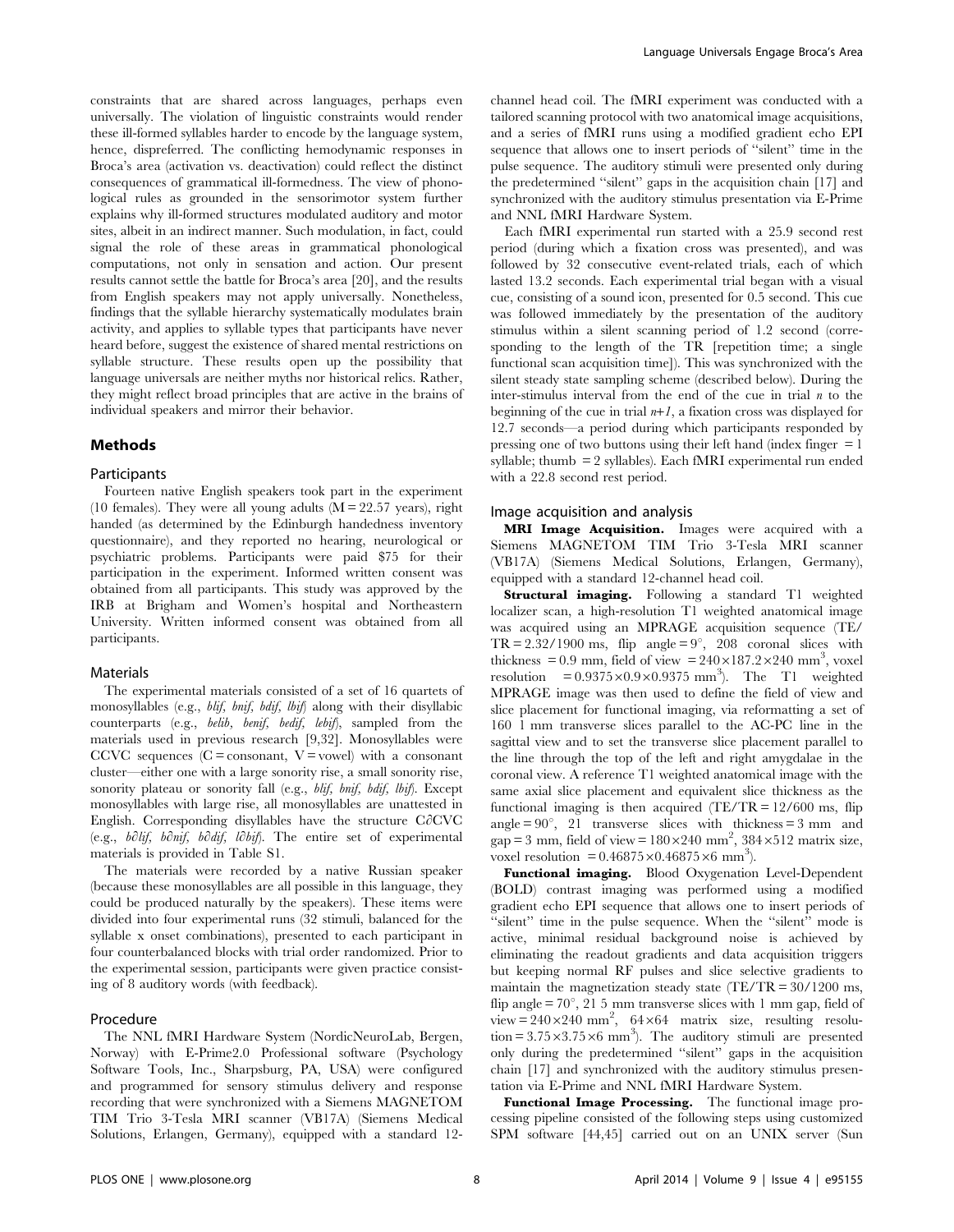Microsystems, Oracle Corporation, Redwood Shores, CA): Manual AC-PC re-orientation of the two anatomical images with application of the transformation parameters of the reference T1 image to all the functional EPI-BOLD images; Realignment to correct for slight head movement between functional scans based on intracranial voxels; Co-registration of functional EPI-BOLD images to the corresponding high-resolution T1 MPRAGE anatomical image, based on the rigid body transformation parameters of the reference T1 image to the high-resolution T1 image for each individual subject; Stereotactic normalization to a standardized coordinate space (Montreal Neurologic Institute (MNI) version of Talairach space) based on the high-resolution T1 MPRAGE anatomical image to normalize for individual differences in brain morphology, and application of the normalization transformation to all functional EPI-BOLD images; Spatial smoothing of all the normalized functional EPI-BOLD images with an isotropic Gaussian kernel (full width at half max $imum = 7.5 mm$ ).

Functional Image analysis. A two-level whole-brain voxelwise linear random-effects model was utilized to examine the effect sizes of the key Group/Condition contrasts in an ANCOVA setting. First, a voxel-wise multiple linear regression model was employed at the individual subject level. This was comprised of the regressors of interest, which consist of the stimulus onset times convolved with a prototypical hemodynamic response function, and the covariates of no interest, which consist of the temporal first-order derivative of the principal regressors (to compensate slight latency differences in individual hemodynamic response from the prototypical response function), global fluctuations, realignment parameters, and scanning run periods. Temporal filtering was performed to counter the effects of baseline shifts and higher frequency noise (than prototypical hemodynamic response), and an AR(1) model of the time course was used to accommodate temporal correlation in consecutive scans.

The effect at every brain voxel was estimated using the EM (expectation maximization) algorithm, and regionally specific effects were then compared using linear contrasts. That is, for each subject, the effect image for each condition was calculated, and was also combined in a series of linear contrasts to be entered into the second level group analysis to assess within-group effect sizes of the key hypotheses. Second, at the group level, a randomeffects model was used (with the Subject factor as the randomeffect), which accounts for inter-subject variability. The withingroup effects of the predetermined hypothesis-driven contrasts were then estimated using an EM algorithm, with demographic variables (age, gender) incorporated as covariates of no interest. These group-level effect estimates generate statistical maps of the tstatistic, and the statistical significance of the t-maps were thresholded at an initial voxel-wise p-value  $< 0.01$ .

#### References

- 1. Greenberg J H (1978) Some generalizations concerning initial and final consonant clusters. In: JH Greenberg, CA Ferguson and EA Moravcsik, editors. Universals of Human Language. Stanford, CA: Stanford University Press. pp. 243–279.
- 2. Evans N, Levinson S (2009) The Myth of Language Universals: Language diversity and its importance for cognitive science. Behavioral and Brain Sciences 32: 429–492.
- 3. Prince A, Smolensky P (1997) Optimality: From neural networks to Universal Grammar. Science. pp. 1604–1610.
- 4. MacNeilage PF, Davis BL (2005) The Frame/Content theory of evolution of speech: A comparison with a gestural-origins alternative. Interaction Studies 6: 173–199.
- 5. Hayes B, Kirchner RM, Steriade D (2004) Phonetically based phonology. Cambridge; New York: Cambridge University Press.

The fMRI imaging data processing procedures was performed using laboratory optimized Statistical Parametric Mapping (SPM) software [44,45], and a whole-brain voxel-wise multi-level random-effects model in an ANCOVA setting was estimated to detect activation and deactivation patterns in BOLD signal with particular focus on pre-determined contrasts examining the effects of syllable x type interaction. Based on random field theory as implemented in SPM, the p-values at the peak voxels within the language areas of interest (Broca's (BA 45) and Wernicke's (BA 22) areas in the left hemisphere, along with their contralateral homologs) were corrected based on family-wise error rate over a sphere with a radius  $= 3$  mm which results in a search volume of  $113 \text{ mm}^3 = 0.1 \text{ resel}$ , and the t-stat at a peak voxel within an ROI was considered statistically significant if the corrected p-value  $<$ 0.05. For additional key sensorimotor/lexical regions, voxel-wise  $p<0.001$  (uncorrected), spatial extent  $>108$  mm<sup>3</sup>. For all other areas, we adopt a voxel-wise threshold of  $p<0.0001$  (uncorrected).

The definition of regions of interest. Broca's area (BA 44– 45) and Wernicke's area were identified according to the standardized, anatomically-parcellated brain atlas developed by Tzourio-Mazoyer et al., (2002) [46]. For nonlinguistic regions, we used the coordinates from previous published research to guide our probing of the areas of interest. Specifically, primary auditory area was defined by the coordinates provided in Engelien et al. (2006) [47] (Table 1), whereas Motor areas (the lip, larynx and tongue) were defined according to Brown et al, (2008) [24] Table 2. For the lexical interface, we probed our data against the coordinates provided by multiple sources, including Graves et al. (2008)[48] (Table 1); Gow et al. (2008) [49] Table 1; and Prabhakaran et al., (2006) [29] Table 2a. None of these lexical sites were significant in our results.

#### Supporting Information

Table S1 The experimental materials. (DOCX)

#### Acknowledgments

We thank Benjamin Fuchs, Courtney Haley and Katalin Tamasi for their assistance in data collection, and Evan Balaban for discussions of this project

#### Author Contributions

Conceived and designed the experiments: IB HP JE ES. Performed the experiments: XZ MB. Analyzed the data: HP XZ MB. Wrote the paper: IB HP JE ES. Developed neuroimaging sequence: VD RTS.

- 6. Davidson L (2011) Phonetic, phonemic, and phonological factors in crosslanguage discrimination of phonotactic contrasts. Journal of Experimental Psychology: Human Perception and Performance 37: 270–282.
- 7. Davidson L (2010) Phonetic bases of similarities in cross-language production: Evidence from English and Catalan. Journal of Phonetics 38: 272–288.
- 8. MacNeilage PF (2008) The origin of speech. Oxford; New York: Oxford University Press.
- 9. Berent I, Steriade D, Lennertz T, Vaknin V (2007) What we know about what we have never heard: Evidence from perceptual illusions. Cognition 104: 591– 630.
- 10. Clements GN (1990) The role of the sonority cycle in core syllabification. In: J. Kingston and M. Beckman, editors. Papers in laboratory phonology I: Between the grammar and physics of speech. Cambridge: Cambridge University Press. pp. 282–333.